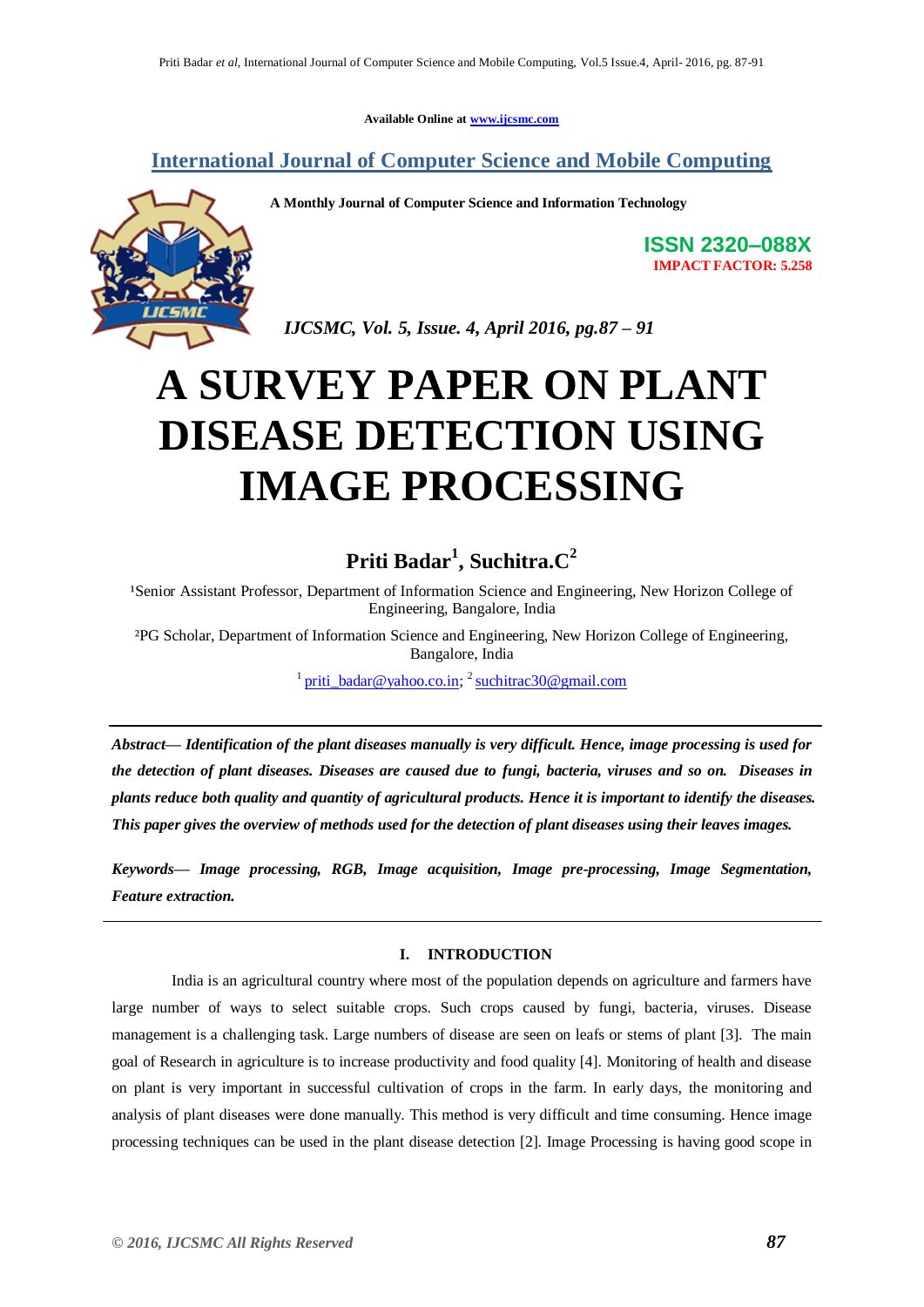different application areas. Image processing area is a vast application area that is having the larger scope defined under different applications [1].



#### **II. PLANT DISEASE DETECTION/ CLASSIFICATION MODEL**

Figure 1: Plant disease detection/ Classification model

The figure 1 shows the Plant disease detection/ Classification model.

#### **A) Image Acquisition**

The first step is to accept the plant or the leaf image as input. The image acquisition is very difficult to collect from primary source. Because of this issue, the data obtained from the agricultural organization can be used as the input image [1]. The images of the plant leaf can also be captured through the camera. This image is in RGB (Red, Green and Blue) form. RGB images are difficult to implement. Hence Color transformation structure for the RGB leaf image is created [2]. The image which is taken has input always not satisfactory. Because some noises are present in image hence the image will not clear [3].

# **B) Image pre-processing**

The second step is image pre-processing is to improve the image features. To perform this features extraction there is the requirement to adjust the image features [1]. In image processing step clipping, smoothing, enhancement are the three steps included in pre-processing phase [3]. Image pre-processing is used to remove noise in image or other object removal, hence different pre-processing techniques is considered. Image clipping/cropping of the leaf image to get the interested image region. Smoothing filter is used for image smoothing [2].

Filtering in image processing is used for highlighting specific information. A various techniques are available such as median filter, Gaussian filter, SRAD (speckle Reducing Anisotropic Diffusion) etc. In image processing enhancement refers to accentuation, or sharpening of image features such as boundaries or contrast.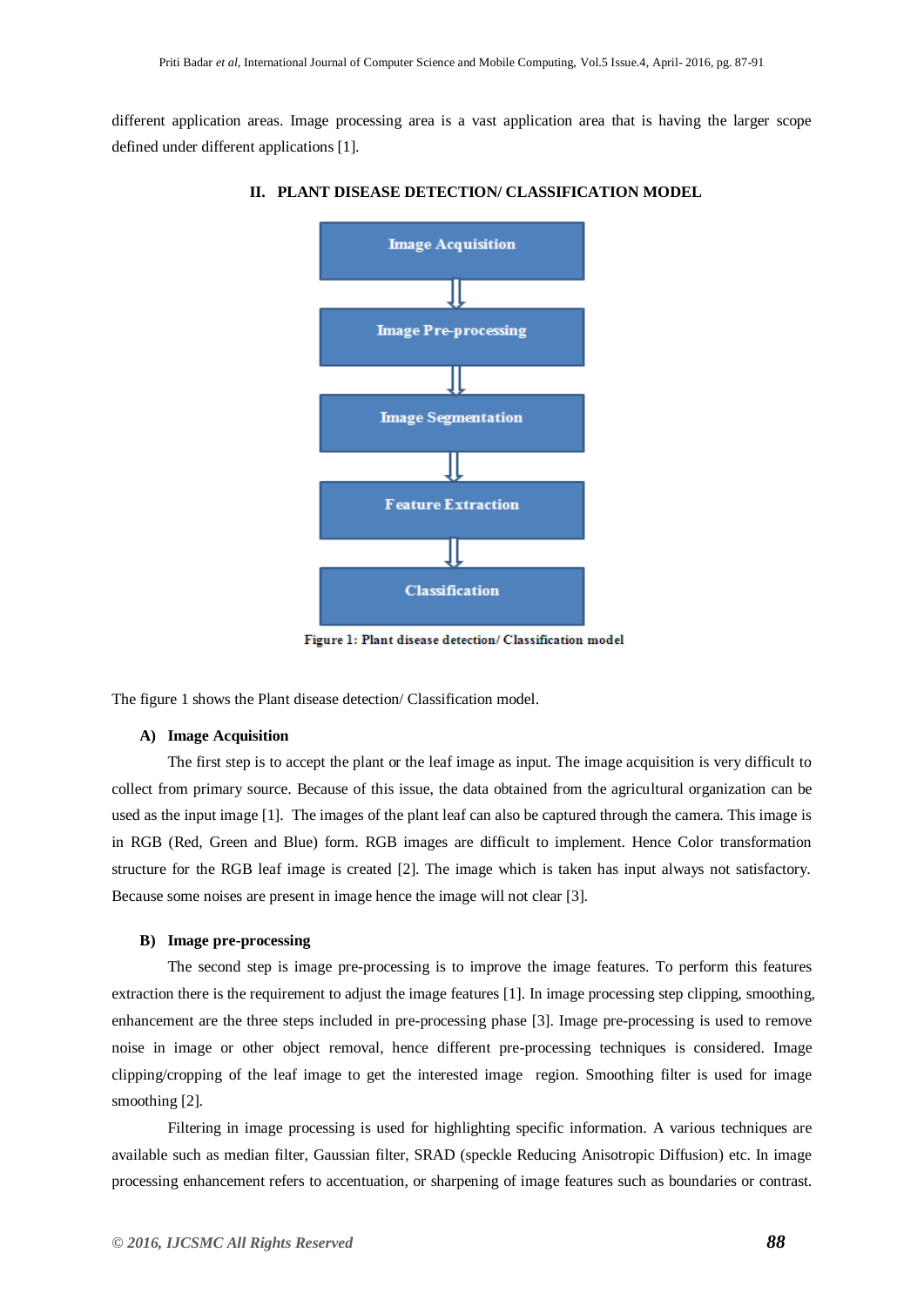Histogram Equalization, AHE (Adaptive Histogram Equalization), CLAHE (Contrast Limited Histogram Equalization)[5].

Image is pre-processed to improve the image data that removes noise in image and also used to smoothing the image. The image processing step includes color space conversion, image enhancement, and image segmentation. The RGB images of leaves are converted into color space representation. The main purpose of the color space is to convert the image into specific standard which is acceptable. RGB images converted into Hue Saturation intensity color space representation. Because the RGB image is very difficult to implement. HIS model is an ideal tool for color perception. Hue is a color attribute that describes pure color which is perceived by an observer. The term Saturation refers to relative purity or the amount of white light added to hue and value means amplitude of light [4].

# **C) Image segmentation**

This step is s about how to extract the image feature to explore the specific image attributes. The image segmentation process has different approaches and ways. ROI (Region of Interest) is one of most important approach in image segmentation [1]. Partitioning a digital image into multiple segments is known as image segmentation. The Multilevel thresholding, Edge detection, active contours are typically used to locate objects and boundaries in the image [5]. Image segmentation refers to partitioning of image into various part of same features or having some similarity. Image segmentation can be done using various methods like Otsu' method, k-means clustering, converting RGB image into HIS model etc. [2]

#### **1) Otsu' method**

Otsu' method is used to automatically perform clustering-based image [thresholding](https://en.wikipedia.org/wiki/Thresholding_%28image_processing%29) or the reduction of a graylevel image to a binary image. Otsu's algorithm assumes that the image contains two classes of pixels following bi-modal histogram, it then calculates the optimum threshold separating the two classes so that their combined spread is minimal, or equivalently, so that their inter-class variance will be maximal. Consequently, Otsu's method is roughly a one-dimensional [7].





# **2) K-means clustering**

It is a method of [vector quantization,](https://en.wikipedia.org/wiki/Vector_quantization) originally from signal processing, that is popular for [cluster](https://en.wikipedia.org/wiki/Cluster_analysis)  [analysis](https://en.wikipedia.org/wiki/Cluster_analysis) in [data mining.](https://en.wikipedia.org/wiki/Data_mining) *K-*means clustering aims to [partition](https://en.wikipedia.org/wiki/Partition_of_a_set) *n* observations into *k* clusters in which each observation belongs to the cluster with the nearest [mean,](https://en.wikipedia.org/wiki/Mean) serving as a [prototype](https://en.wikipedia.org/wiki/Prototype) of the cluster. *K*-means algorithm has a loose relationship to the *k*[-nearest neighbor classifier,](https://en.wikipedia.org/wiki/K-nearest_neighbor) a popular [machine learning](https://en.wikipedia.org/wiki/Machine_learning) technique for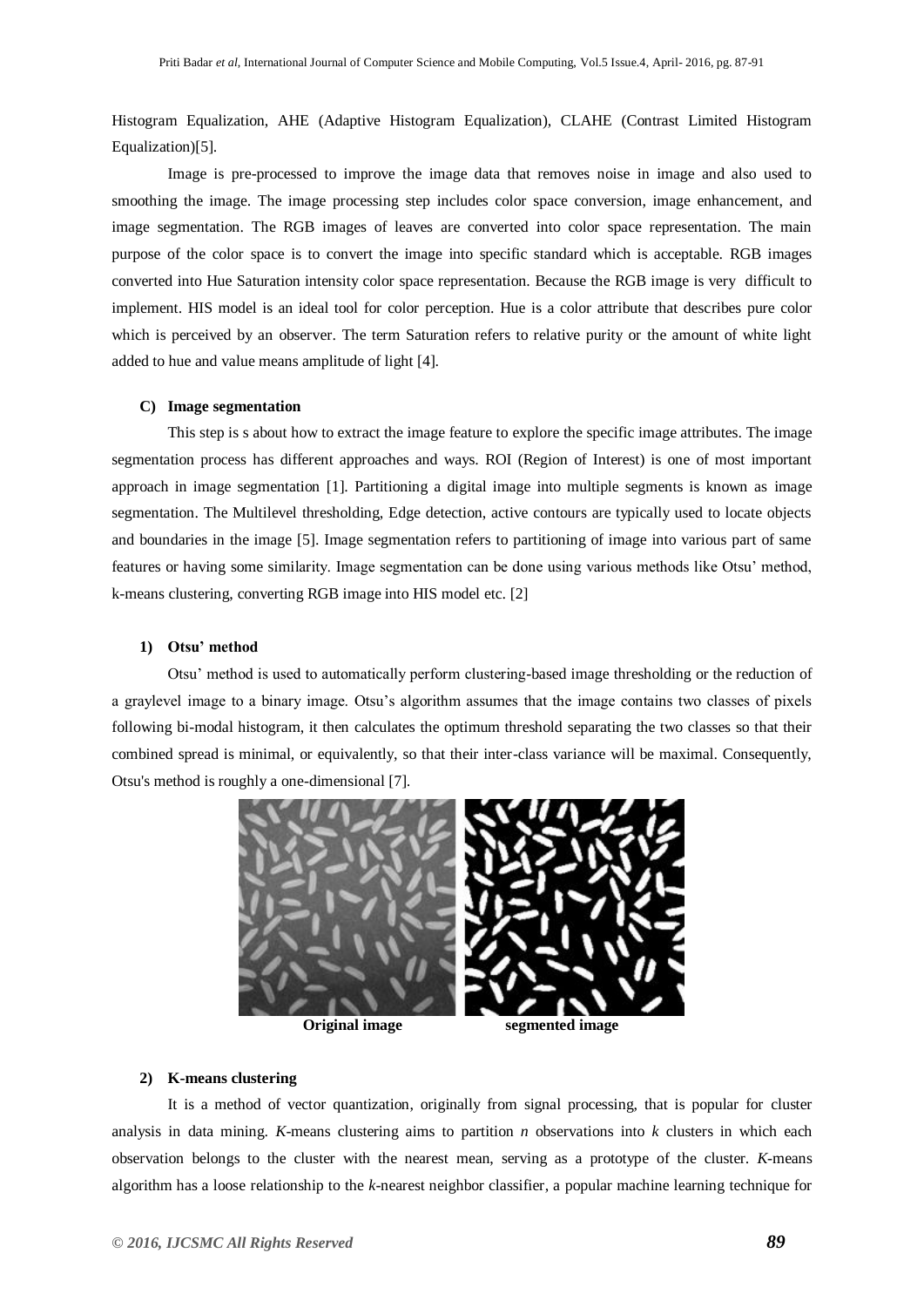classification that is often confused with *k*-means because of the *k* in the name. One can apply the 1-nearest neighbor classifier on the cluster centers obtained by *k*-means to classify new data into the existing clusters [6].



Image will be segmented according to the region of interest. Dividing the image into same meaningful region refers to image segmentation [3].

#### **D) Feature extraction**

Feature extraction refers to transforming the input data into the set of features [5]. After segmenting the area of interest that is diseased part extracted. The next step is feature extraction; in this step significant features are extracted. The features extracted can be used to determine the meaning of a given sample. Actually, image features usually includes color, shape and texture features. The texture is a most important feature. [4]

The features extraction is the input data transform into set of features. The feature set will extract the relevant information so should carefully chosen [3]. In this step plays an important role for identification of an object. In many application of image processing feature extraction is used. [2]

#### **E) Classification**

This section discussed the various approaches used for classification

#### **1) Artificial neural networks**

ANNs are popular machine learning algorithms that are widely used. Multilayer Perception (MLP) is the basic form of ANN which updates the weights through back propagation during the training. There are other variations in neural networks, which are become popular in texture classification [4].

# *a) Probabilistic Neural Network (PNN):*

PNN is derived from Radial Basis Function (RBF) network. PNN has parallel distributed processor that has a natural tendency for storing experiential knowledge. Probabilistic Neural Network is an implementation of a statistical algorithm called kernel discriminate analysis in which the operations are organized into a multilayered feed forward network having four layers such as input layer, pattern layer, summation layer, and output layer [4].

#### *b) Convolutional neural network:*

Convolutional neural network is a neural network that has convolution input layers acts as a selflearning feature extractor directly from input images. Hence, Convolutional neural network can perform both feature extraction and classification under the same architecture [4].

#### *c) Back propagation network:*

It consists of three parts: input layer, hidden layer and output layer. The largest characteristic of Back propagation network is that network weight value reach expectations through the sum of error squares between